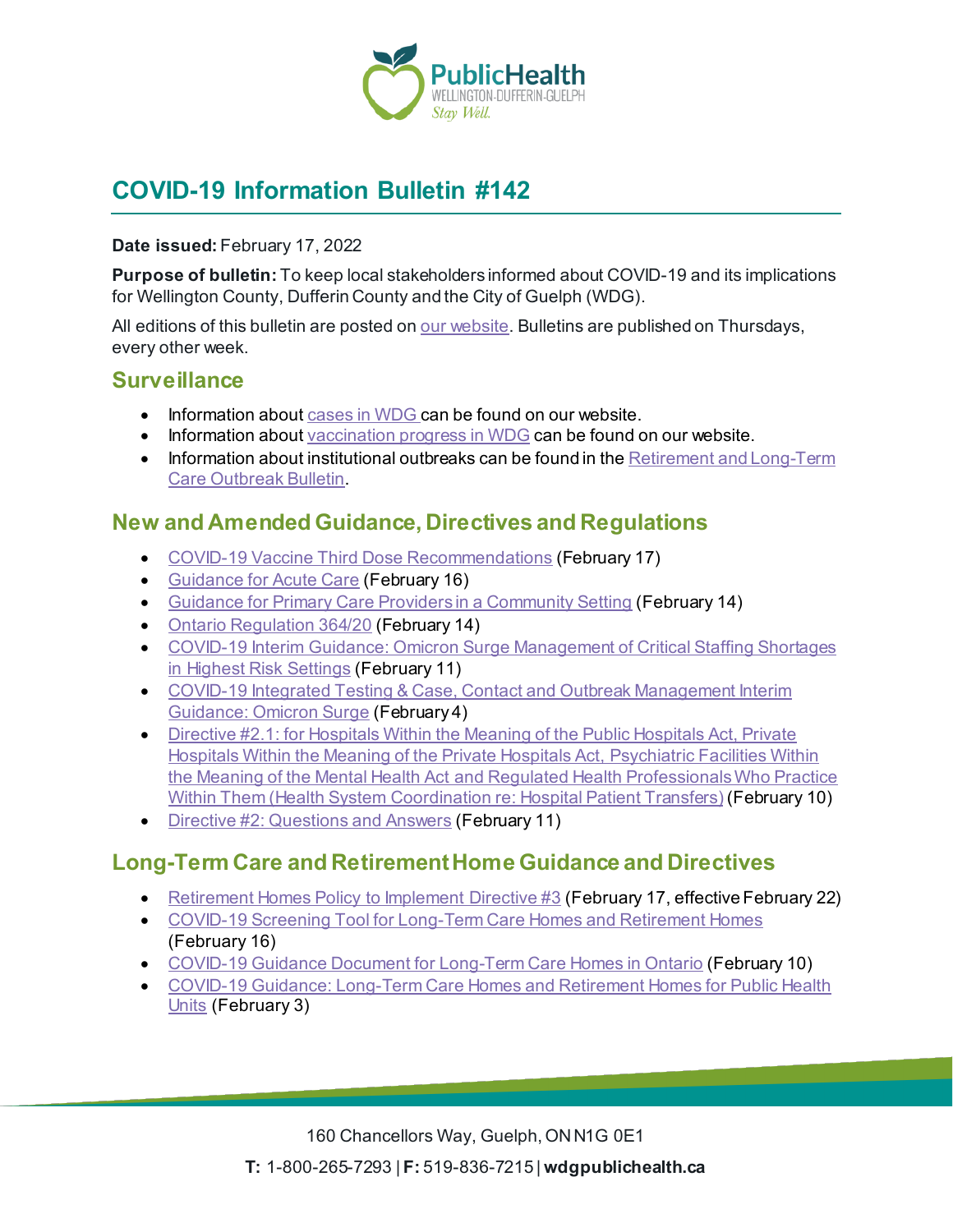

# **School and Child Care Screening Tools and Guidance**

- [COVID-19: Health, Safety and Operational Guidance for Schools 2021-2022](https://www.ontario.ca/document/covid-19-health-safety-and-operational-guidance-schools-2021-2022) (February 10)
- [Covid-19 School and Child Care Screening](https://covid-19.ontario.ca/school-screening/) Tool (February 7)
- [Ministry of Education: Before and After School Programs -](https://www.ontario.ca/document/before-and-after-school-programs-kindergarten-grade-6-policies-and-guidelines-school-boards) Kindergarten Grade [6](https://www.ontario.ca/document/before-and-after-school-programs-kindergarten-grade-6-policies-and-guidelines-school-boards) (updated February 4)
- Flow Chart: You [Have Symptoms and Are Concerned You May Have](https://wdgpublichealth.ca/sites/default/files/you_have_symptoms_and_are_concerned_you_may_have_covid-19_now_what_feb_3_2022.pdf) COVID-19. Now [What?](https://wdgpublichealth.ca/sites/default/files/you_have_symptoms_and_are_concerned_you_may_have_covid-19_now_what_feb_3_2022.pdf) (updated February 3)
- Flow Chart: [You've Been Identified as a Close Contact of Someone Who Has Tested](https://wdgpublichealth.ca/sites/default/files/someone_with_covid-19_symptoms_now_what.pdf)  Positive for COVID-19 or Someone With [COVID-19 Symptoms. Now What?](https://wdgpublichealth.ca/sites/default/files/someone_with_covid-19_symptoms_now_what.pdf) (updated February 3)
- [COVID-19: Operational Guidance for Child Care](https://www.ontario.ca/document/covid-19-operational-guidance-child-care) (February 7)
- [COVID-19: Operational Guidance for EarlyON Child and Family Centres](https://www.ontario.ca/document/covid-19-operational-guidance-earlyon-child-and-family-centres) (February 7)

### **Screening Tools and Guidance for Businesses and Workplaces**

- Proof of Vaccination Guidance for Businesses and Organizations under the Reopening [Ontario Act](https://www.health.gov.on.ca/en/pro/programs/publichealth/coronavirus/docs/guidance_proof_of_vaccination_for_businesses_and_organizations.pdf) (February 7)
- Ontario's [COVID-19 Worker and Employee Screening Questions](https://covid-19.ontario.ca/screening/worker/) (February 4)
- Ontario's COVID-19 Patron [Screening Questions](https://covid-19.ontario.ca/screening/customer/) (February 4)

## **Resources for Travellers**

- [Fully Vaccinated Travellers Entering Canada During COVID-19](https://www.canada.ca/en/public-health/services/publications/diseases-conditions/fully-vaccinated-travellers-entering-canada-covid-19.html) (February 3)
- [Unvaccinated Travellers Entering Canada](https://www.canada.ca/en/public-health/services/publications/diseases-conditions/unvaccinated-travellers-entering-canada-covid-19.html) During COVID-19 (February 3)

# **Ontario Moves to Next Phase of Reopening**

Effective today, February 17, Ontario has eased further public health measures including but not limited to:

- Increasing social gathering limits to 50 people indoors and 100 people outdoors.
- Increasing organized public event limits to 50 people indoors, with no limit outdoors.
- Removing capacity limits in the certain indoor public settings where proof of vaccination is required.

Capacity limits in other indoor public settings, such as grocery stores, pharmacies, retail and shopping malls, will be maintained at, or increased to, the number of people who can maintain two metres physical distance. Further public health measures will be lifted on March 1, 2022 if public health and health system indicators continue to improve. For more information refer to [O.Reg. 364/20](https://www.ontario.ca/laws/regulation/200364) or read th[e provincial media release](https://news.ontario.ca/en/release/1001600/ontario-moving-to-next-phase-of-reopening-on-february-17).

# **Booster Dose Eligibility Expanding to Youth 12-17**

On Friday, February 18, 2022, Ontario is expanding booster dose eligibility to youth aged 12 to 17. Appointments can be booked online a[t wdgpublichealth.ca/appointments](https://wdgpublichealth.ca/appointments) a minimum of 168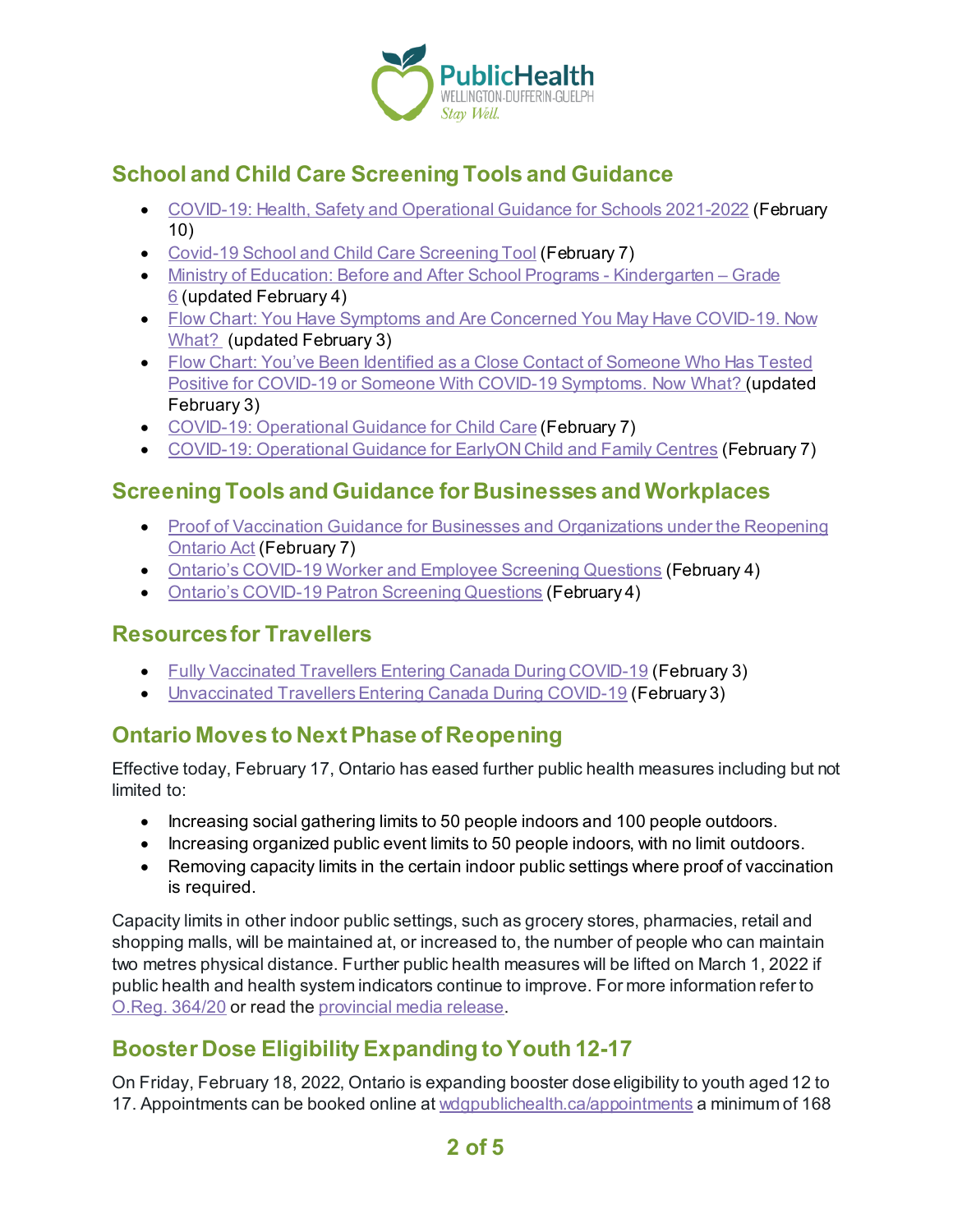

days (6 months) following the second dose. Alternatively, you can [drop-in to a clinic](https://wdgpublichealth.ca/your-health/covid-19-information-public/covid-19-vaccine-information/drop-covid-19-vaccine-clinics) or contact a [participating pharmacy](https://covid-19.ontario.ca/vaccine-locations) or your primary care provider.

### **Visiting Restrictions at Long-Term Care Homes**

Effective February 7, the maximum number of designated caregivers per resident increased from two to four. In addition, residents with at least three doses of COVID-19 vaccine were able to resume social day trips.

Effective February 21, general visitors five years and older who have had at least two doses of COVID-19 vaccine will be able to resume visits to long-term care residents. The number of visitors at a time, per resident will also increase from two to three, including caregivers. In addition, all residents, regardless of vaccination status, will be able to resume social day trips, and residents who have had at least three vaccine doses will be able to enjoy overnight social absences. For more information visit th[e provincial media release](https://news.ontario.ca/en/release/1001534/ontario-easing-temporary-visiting-restrictions-at-long-term-care-homes).

### **Why Do I Need a Booster?**

Have questions about booster doses? Read the lates[t Stay Well WDG Blog.](https://wdgpublichealth.ca/blog/why-do-i-need-booster-your-booster-dose-questions-answered) We will answer some of your questions about booster doses and breakdown why now is the best time to get your COVID-19 booster vaccine.

### **Free Rapid Testing Kits for At-Home Use**

On February 9, participating grocery and pharmacy locations began providing free rapid tests to the general public, with a limit of one box of five tests per household per visit. A list of participating retailers as well as information on how retail locations are distributing rapid test kits can be found at [Ontario.ca/rapidtest](https://www.ontario.ca/page/rapid-testing-home-use). Lead agencies working as part of the [High Priority](https://news.ontario.ca/en/backgrounder/59793/ontario-supporting-high-priority-communities)  [Communities Strategy](https://news.ontario.ca/en/backgrounder/59793/ontario-supporting-high-priority-communities) will also be distributing rapid tests through existing local partnerships, such as community centres, community health centres, places of worship, and food banks. For more information read th[e provincial media release](https://news.ontario.ca/en/release/1001575/ontario-expanding-access-to-free-rapid-tests-for-general-public).

## **Status of Cases in WDG: Dashboard Update**

Wastewater surveillance data has been added as a new tab on the [cases dashboard.](https://wdgpublichealth.ca/your-health/covid-19-information-public/status-cases-wdg) Wastewater data is another surveillance tool for understanding what is happening in our community with COVID-19. Analysis of wastewater can reveal trends of community transmission which are not impacted by changes to testing criteria.

#### **Announcements and Changes to Services**

- On February 17, th[e Government of Ontario](https://news.ontario.ca/en/release/1001623/ontario-launches-largest-tutoring-support-program) announced record funding for the 2022-23 school year. The funding will support learning recovery and mental health supports for students to enable them to return to a more normal school year next year.
- On February 17, th[e Government of Ontario](https://news.ontario.ca/en/release/1001610/ontario-bolstering-stockpile-and-distributing-record-levels-of-critical-supplies) announced it is continuing to ensure the province is prepared in the fight against COVID-19 and its variants by ramping up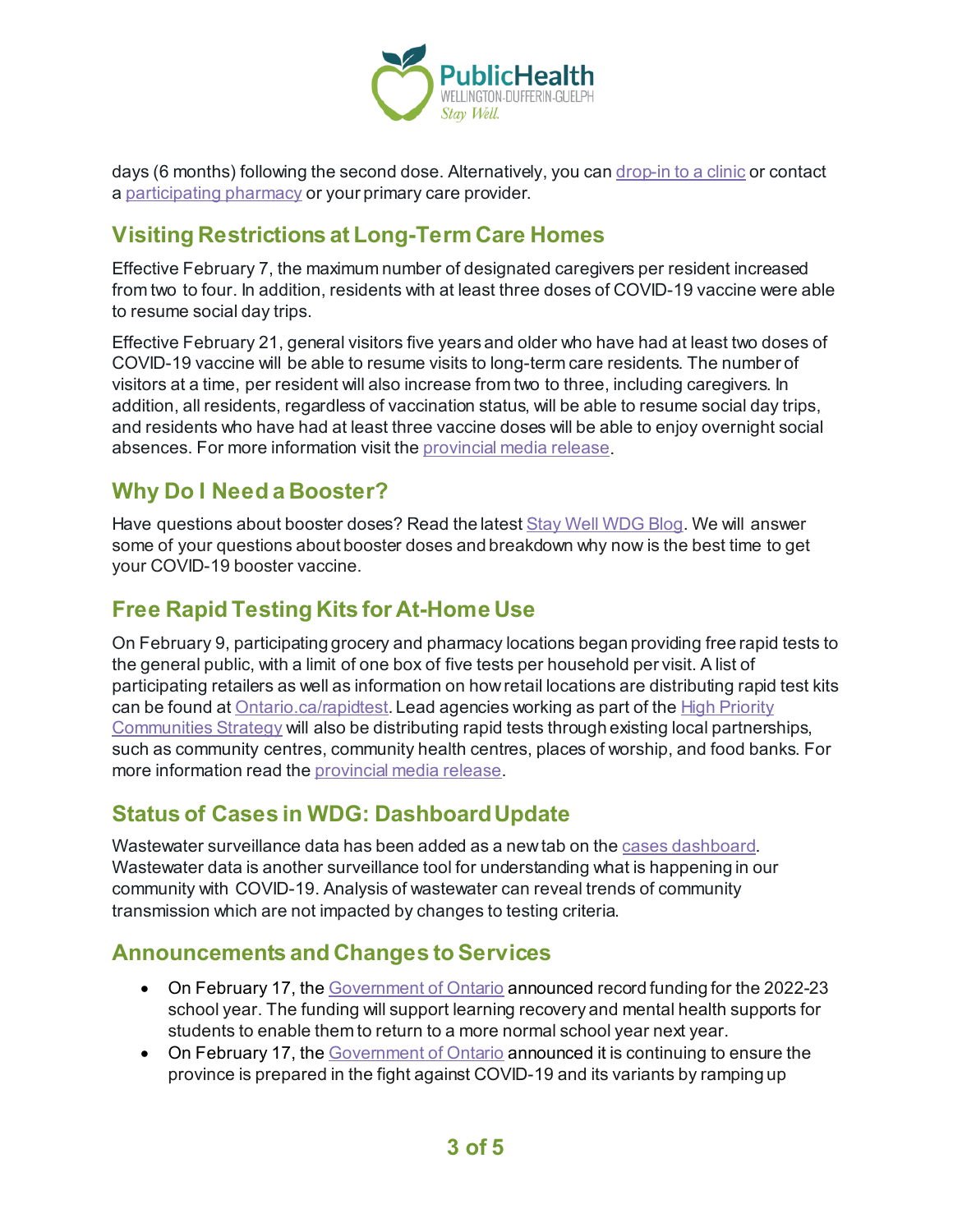

procurement and delivery of additional services, personal protective equipment and critical supplies and equipment.

- On February 17, th[e Government of Ontario](https://news.ontario.ca/en/release/1001619/ontario-keeping-seniors-healthy-and-engaged) announced it is investing in more than 250 local initiatives to help Ontario's seniors stay safe, healthy and active in their communities after several months of isolation due to the pandemic.
- On February 15, th[e Government of Canada](https://www.canada.ca/en/public-health/news/2022/02/government-of-canada-lightens-border-measures-as-part-of-transition-of-the-pandemic-response.html) announced a series of adjustments to the current border measures, representing the beginning of a phased easing of travel restrictions.
- On February 9, th[e Government of Canada](https://www.canada.ca/en/department-finance/news/2022/02/government-extends-expanded-access-to-local-lockdown-program-and-worker-lockdown-benefit.html) announced its intention to extend enhanced key support programs to ensure Canadians are protected and workers and businesses continue to get help through ongoing public health restrictions.
- On February 8, th[e Government of Ontario](https://news.ontario.ca/en/release/1001563/ontario-extending-free-rides-to-vaccination-sites-for-people-with-mobility-issues) announced it is helping vulnerable Ontarians get safe and reliable access to COVID-19 vaccines and booster shots by extending the Accessible Drive to Vaccines program to March 31, 2022.

### **Additional Resources**

- [Information Package for Congregate Settings Experiencing Increased](https://wdgpublichealth.ca/sites/default/files/information_package_for_congregate_settings_experiencing_increased_illness.pdf) Illness (February 2022)
- [COVID-19 Variant of Concern Omicron \(B.1.1.529\): Risk Assessment, February 9, 2022](https://www.publichealthontario.ca/-/media/Documents/nCoV/voc/covid-19-omicron-b11529-risk-assessment.pdf?sc_lang=en) (updated February 16)
- [Mask Use for the Workplace \(Non-Healthcare Settings\)](https://www.publichealthontario.ca/-/media/Documents/nCoV/Factsheet/2020/05/factsheet-covid-19-masks-not-healthcare.pdf?la=en&sc_lang=en&hash=5EEC89AE3E2B3938E13626AC198924E3) (February 15)
- [Reducing COVID-19 Risk in Community Settings: A Tool for Operators](https://health.canada.ca/en/public-health/services/diseases/2019-novel-coronavirus-infection/guidance-documents/reducing-covid-19-risk-community-settings-tool-operators.html) (February 10)
- [Optimizing the Use of Masks Against COVID-19](https://www.publichealthontario.ca/-/media/documents/ncov/covid-19-fact-sheet-optimizing-masks.pdf?sc_lang=en&hash=EDA29B0E81CDCFBAC2CED5869A20AE83) (February 9)
- [Pregnancy, Childbirth and Caring for a Newborn During the COVID-19 Pandemic](https://www.canada.ca/en/public-health/services/diseases/2019-novel-coronavirus-infection/awareness-resources/pregnancy-childbirth-newborn.html) (February 4)
- [Mask Wearing in Children and COVID-19 –](https://www.publichealthontario.ca/-/media/Documents/nCoV/COVID-WWKSF/2021/08/wwksf-wearing-masks-children.pdf?sc_lang=en) What We Know So Far (February 4)
- [Adjusting Public Health Measures in the Context of COVID-19 Vaccination](https://www.canada.ca/en/public-health/services/diseases/2019-novel-coronavirus-infection/guidance-documents/adjusting-public-health-measures-vaccination.html) (February 2)

## **Contact Information for Additional Support**

#### **Provincial Vaccine Contact Centre**

Services are offered in 300 languages and include accessible services. For questions about COVID-19 vaccine, (not related to appointments or clinics) vaccine receipts, and vaccine passports:

- $O$  Call 1-833-943-3900
- $\circ$  Available 7 days a week, 8 a.m.  $-8$  p.m.

#### **WDGPH COVID-19 Call Centre**

For health-related questions, booking or rescheduling a vaccination appointment, and questions or concerns beyond COVID-19:

o Call 519-822-2715 ext. 7006